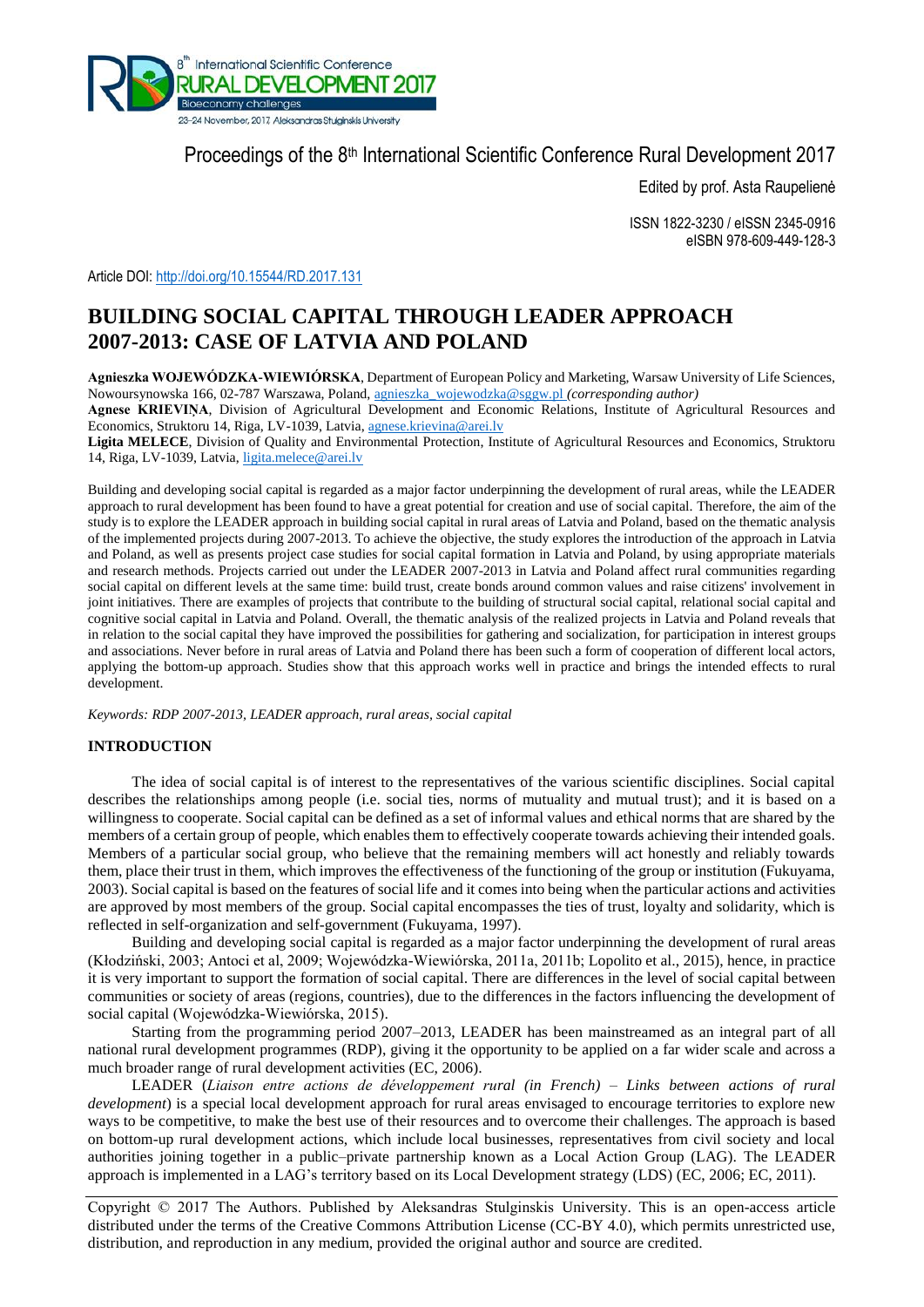## *Proceedings of the 8th International Scientific Conference Rural Development 2017*

Allowing rural actors to design and implement their own local development strategies is considered important for a successful rural policy; and the LEADER approach is an evident example of a rural policy measure following these principles (Fałkowski, 2013). Furthermore, the LEADER is considered to be a tool that addresses the issues of rural development through the creation and use of social capital as a public-owned key resource for sustainable development. It is also believed that the LEADER approach contributes greatly to the aggregation of groups with a high level of social capital (Nardone et al., 2010).

Considering the potential of the LEADER approach to contribute to the social capital, the aim of the study is to explore the LEADER approach in building social capital in rural areas of Latvia and Poland, based on the thematic analysis of the implemented LEADER 2007-2013 projects. To achieve the objective, the study explores the implementation of LEADER approach in Latvia and Poland, as well as presents LEADER 2007–2013 project case studies for social capital building in Latvia and Poland.

## **RESEARCH METHODS**

The principal materials used for the theoretical study are different sources of literature, e.g., scholars' articles, research papers and the reports of Latvian, Polish and foreign researchers, and institutions, including the informative brochures and reports of the LAG's on the implemented LEADER projects. Important sources of information have been the programming documents of the Ministry of Agriculture in Latvia and the Ministry of Agriculture and Rural Development in Poland, the financial data on the public funding spend on the measures of the RDPs, as well as the evaluation reports on the implementation of the LEADER approach.

The appropriate qualitative and quantitative research methods have been used in the process of the study: monographic, content analysis and synthesis, information and data grouping, logical and abstract constructive etc.

## **RESEARCH RESULTS**

## **Implementation of leader approach**

In the programming period 2007–2013, the LEADER approach in Latvia was implemented by 40 LAGs covering 100% of the eligible territory in Latvia, while in Poland there were 336 LAGs operating in 93% of the eligible territory of Poland (see Table 1). The approach was carried out through four main measures in Latvia (though, two of them were merged at a later phase) and three priority measures in Poland. The implemented measures and the respective activities they incorporated from Axis 1 and Axis 3 of the RDPs (including some additional activities not provided under Axis 3), with he the aims they pursued are depicted in Figure 1.

| <b>Specification</b>                              | Latvia | Poland |
|---------------------------------------------------|--------|--------|
| total money spent on LEADER in million EUR        | 39.6   | 791.4  |
| number of LAGs                                    | 40     | 336    |
| % of the eligible territory covered               | 100    |        |
| average number of inhabitants per LAG (thousands) | 25.2   | 53.7   |

Table 1. Indicators of the implementation of the LEADER 2007–2013 in Latvia and Poland

Source: AREI, 2016; ARMA, 2017; MARD, 2017

In total, almost EUR 40 million of public funding were spend on the LEADER projects in Latvia, which is almost 3% of the total RPD 2007–2013 funding (AREI, 2016), while in Poland the spending under Axis 4 amounted almost EUR 800 million which constituted 4.5% of its RDP (MARD, 2017). Majority (more than 80%) of public funding under Axis 4 went to the diversification of rural economy and improvement of the quality of live on local area of these countries (Measure 413), followed by the expenditures for the running and activities of LAGs (Measure 431) (see Figure 1).

Regarding the quality of life of rural inhabitants (Measure 413), the results of the LEADER 2007-2013 implementation in Latvia (Krieviņa, Leimane, 2014) show that there were many projects realized to create the possibilities for active leisure time and sports, to form activity centres and develop hobby activities and amateur performances (Measure 413), to the latter the LEADER support contributed by giving the possibility to obtain national costumes for children, youth and senior dance groups and choirs, as well as to acquire music instruments and equipment for different amateur music bands. These projects contributed to the development of human capital in the rural area, as well as by the facilitation of interest activities contributed to the development of social capital because rural inhabitants had more and/or more qualitative possibilities to engage in different interest groups.

There was also a large group of projects implemented under Measure 413 aiming at the improvement of rural infrastructure and recreational environment in Latvia. Among these projects, it was very popular to establish playgrounds for children, to create and improve the recreational and sports area, cultural houses, houses for gathering and stages, including obtaining lighting and sound equipment for cultural events. The contribution of these projects to the development of social capital in rural area is directly linked with supporting of people gathering and socialization. There were also projects, which intended to preserve the cultural heritage – museums, churches, monuments and memorial places, manor houses and their parks, also some traditional craft workshops. These projects in addition contributed to the cultural and national values, which is also a part of social capital. Community values were also promoted by projects where the rendition of social support and social services were improved, as well as health and rehabilitation services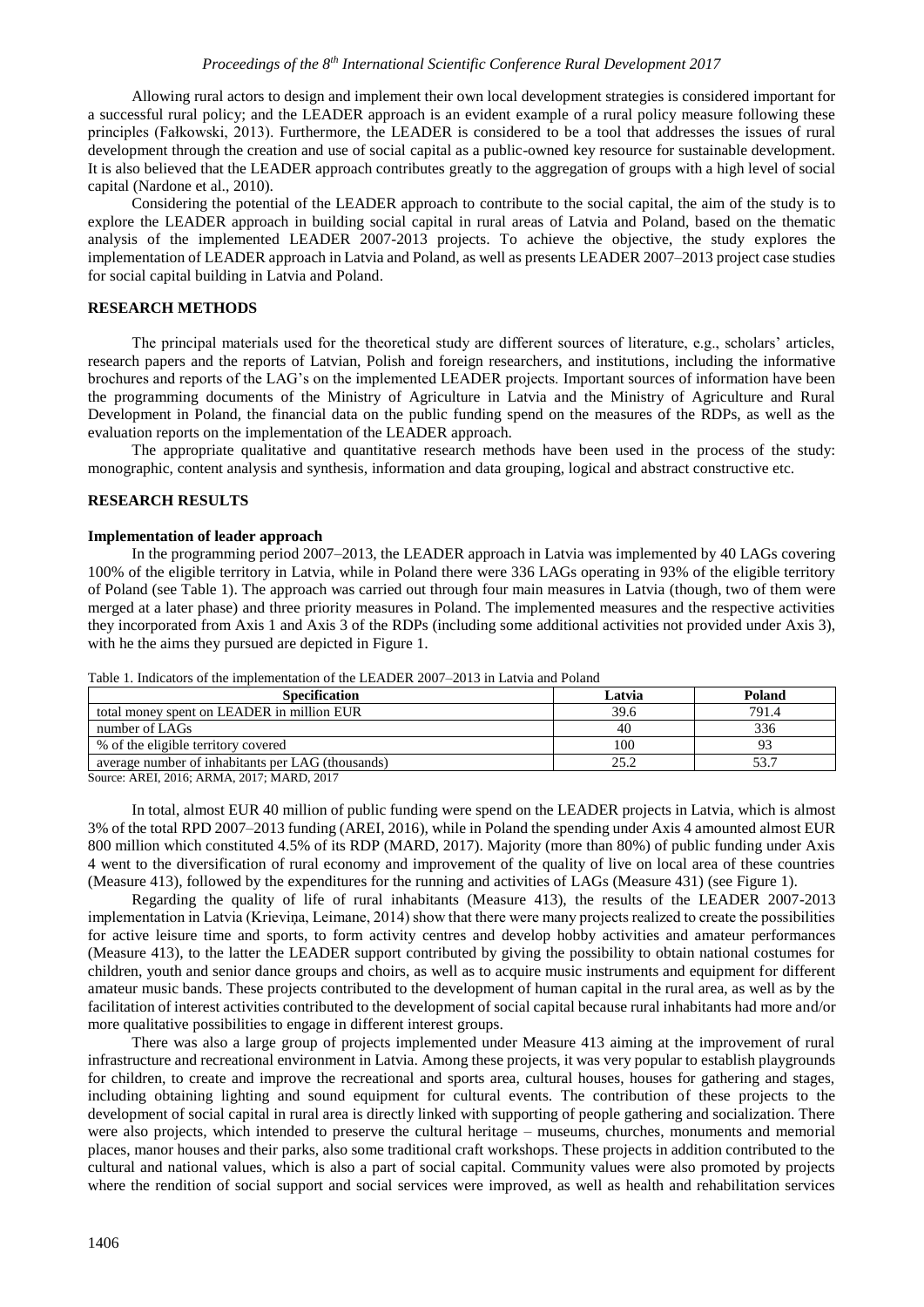provided. In addition, a number of entrepreneurship projects were carried out in Latvia (Measure 411), which present a network of work relationships and related values and skills.



*%* - funding share in the LEADER for the country; \*Measure 411 and 413 were merged in Latvia in 2012 Source: own construction, based on RDP, 2007; LAP, 2015; LAD, 2015; AREI, 2016; MARD, 2017 Figure 1. Implementation of the LEADER 2007–2013 measures in Latvia and Poland

Along with the support to LAGs activities (Measure 431), there were also several projects implemented under Measure 413 in order to strengthen the capacity of associations – their facilities were established, renovated or reconstructed and the necessary equipment was obtained. Furthermore, when looking at the date of the registration of the association submitting LEADER projects, it can be concluded that the availability of the LEADER funding itself promoted the creation of associations in Latvia, because a lot of associations were registered in the period when the support was available. Also, in the programming period 2007–2013, the number of the LAG and their covered territory has increased compared to 2004–2006 (ZM, 2009).

Also in Poland, the range of projects implemented under the LEADER approach in practice was very wide as a result of the structure of the RDP itself. These projects directly or indirectly influenced the development of social capital in rural areas. The first group of projects under Measure 413 concerned job creation outside of agriculture, although the importance of Axis 4 in this regard was small compared to Measures 311 and 312 of Axis 3. This group of projects, as well as those associated with the creation and development of micro-enterprises, has shaped the quality of human capital. As a result of these projects, there was an increase in the level of entrepreneurship and activity of rural residents, and local leaders emerged. The second group of projects concerned the shaping of living conditions in rural areas. One can distinguish here investment activities, mainly concerning renovation and furnishing of countryside common rooms, construction and marking of small tourist and recreational infrastructure (bicycle paths, playgrounds, out-door gyms), development of public space, restoration of historic buildings. As a result of these projects, the infrastructure has been created, which enables the meetings of the inhabitants, what was many times indicated in the field research (Ledzion et al., 2016). Projects related to the promotion of rural resources were also important, including the promotion of local cultural creativity, cultural heritage, cultivating local traditions, rituals and customs, regional language or traditional occupations and crafts. Within these activities, various types of local events were organized, which were very popular with the residents.

Under Measure 431, research on the LDS supported area was conducted and information on LAG activities and training for people involved in LDS implementation was provided in Poland, including local leaders. In addition, promotional and information events were organized. Thanks to these actions the social capital of the LAG itself has been strengthened. In the long perspective, this measure contributes to building of social capital in rural areas, and consequently to stimulation of local community involvement in the area development and better harness of the potential of rural areas.

Measure 421 included the implementation of projects of interregional and international cooperation, but it was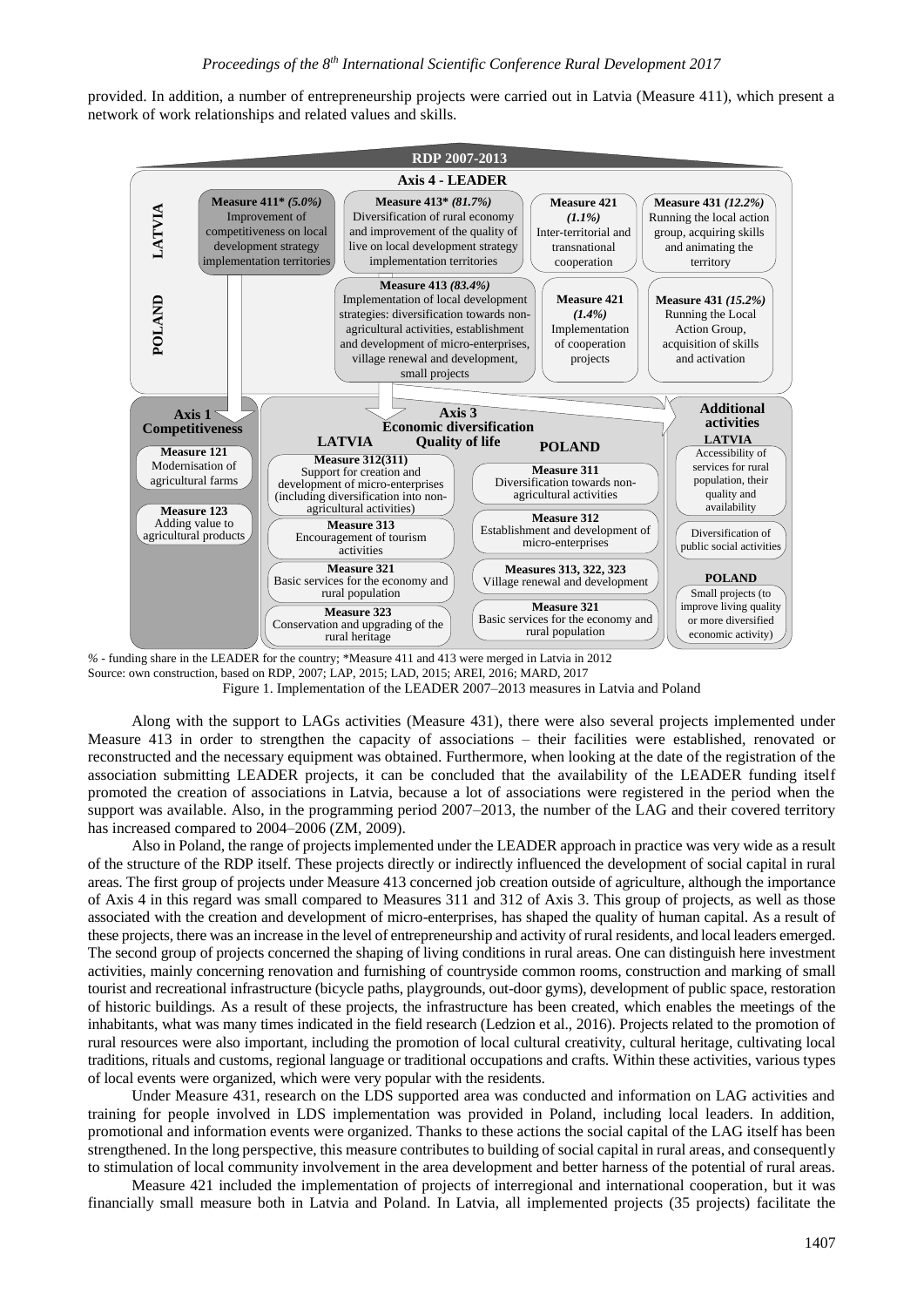international cooperation and networking, and the strengthening of human and social capital in these projects was in the sphere of entrepreneurship and marketing, crafts and arts, as well as some projects were for the youth, culture and nature. In total, 223 cooperation projects were completed in Poland, with interregional projects dominating (85% of all projects implemented) (ARMA, 2017). It was possible to implement projects for joint LAGs ventures or to prepare a draft of such cooperation.

#### **Social capital bulding – project case studies**

Various types of social capital are presented in literature. According to Nahapiet and Ghoshal (1998), social capital has three dimensions – structural, cognitive and relational. Structural social capital is commonly associated with interaction, social ties, linkages, networks and structures (Nahapiet, Ghoshal, 1998; Claridge, 2013; A/L Muniady et al., 2015; Ortiz et al., 2016). Generally, it is a set of social structures allowing interaction among individuals; and the size of this capital in a community depends of the amount of the links between the actors (Nardone et al., 2010).

Relational social capital concerns the quality of relationships between individuals and its basic element is trust (Nardone et al., 2006; Claridge, 2013; Ortiz et al., 2016; Lang, Ramirez, 2017).

Cognitive social capital is used to refer to shared values, attitudes, beliefs, meanings and interpretation, which allow individuals belonging to a group to make communication possible, to work towards mutually beneficial collective action, to reach a shared vision and collective goals of their community (Nahapiet, Ghoshal, 1998; Nardone et al., 2010; Claridge, 2013; Ortiz et al., 2016; Lang, Ramirez, 2017). The cognitive dimension concerns the ability to reach a shared vision of problems, leading to a shared development strategy (Nardone et al., 2006).

The common feature of all dimensions of social capital is that they can generate specific socio-economic benefits (Antoci et al, 2009; Wojewódzka-Wiewiórska, 2011b; Lopolito et al., 2015).

Further case studies of the implemented LEADER 2007–2013 projects are given for each dimension of social capital. - *Structural social capital*

The building of structural social capital directly can be observed in all Latvian LEADER projects promoting the activities of interest groups, as well as the activities of associations, including the creation and activities of the partnership of local actors – LAGs. The building of structural social capital also took place outside the targets of the specific projects as the process of the establishing of new association to prepare and submit LEADER projects for their local needs was observed. For the facilitation of interest groups, there was an interesting project "IDEA MusicHouse", implemented by the association "NEXT", within LAG's "Liepaja District Partnership" territory. The project allowed to establish a music studio with professional music equipment in the premises of the IDEA House (place for youth initiatives). This music studio provided the unprecedented opportunity to learn and work with professional music equipment, to record and produce music, to establish music groups and organize music and entertainment events. Also, the association noted that the project has strengthened its capacity (Liepājas rajona partnerība, 2012).

One of the examples of the projects directly aiming at the strengthening of the capacity of associations in Latvia is "Aluksne municipality community centre – for the activities and cooperation of the NGOs of the region", realized by the association "Support centre for the NGOs of Aluksne", within the LAG's "Aluksne Rural Partnership" territory. As the result of the project, premises of the community centre were reconstructed, as well as the office furniture, multimedia projector, computers and digital camera were purchased for the needs of the community centre – to support NGOs activities, organise seminars, trainings, meetings and other events (Alūksnes lauku partnerība, 2015).

One example of a project in Poland that was to create new bonds between the various rural areas actors is the project "Joint Integration of the Village" implemented by the Voluntary Fire Brigade in Kościelisko in partnership with the Independent Women's Association on the premises of the LAG Gorna Prosta. Within the framework of the project, the common room was renovated and modernized, which provides a place for meetings and integration of the inhabitants, where events can be organized (Przegląd projektów.., 2015). It should be emphasized that the beneficiary is a volunteer fire brigade, which in the realities of the Polish countryside is a place that gathers local leaders in which the inhabitants have confidence. The project has strengthened this organization in the context of building social capital.

An example of a project that fosters co-operation of existing structures in the countryside is a project of cooperation "Cooking the Region's Attraction", implemented in partnership of two LAGs – LAG Ziemia Zamojska/Zamość Land and LGD Nasze Roztocze/Our Roztocze. Workshops for women that consisted of theoretical and practical part were organized. Participants divided into several subgroups were supposed to prepare two traditional dishes for each region (LGD Ziemia Zamojska, 2017). Such an initiative may be the basis for further co-operation of participants, e.g., organization of workshops as a cyclical event or publication of a culinary book.

#### - *Relational social capital*

Considering the main LEADER 2007-2013 project groups, almost all projects for infrastructure and recreational environment in Latvia can be related to the relational social capital, because the common use of public places and publicly available inventory and equipment is not possible without mutual trust. The same applies also to the projects for interest groups and activities, as well as other LEADER projects, where shared inventory and equipment were obtained and shared facilities improved or established. As it was quite popular to create playgrounds through the projects, one of the examples for relational social capital building in Latvia is a project named "Creation of children playground in Blome parish", implemented by the association "GaisMa tunelī/Light in the tunnel", within the LAG's "Abula Rural Partnership" territory. Within a project, a playground that met today's requirements was established, intended for the playing, exercising and spending leisure time outdoors, suitable for children aged from 1.5 to 12 years, thus, facilitating to their physical, mental and social development (Abulas lauku partnerība, 2013).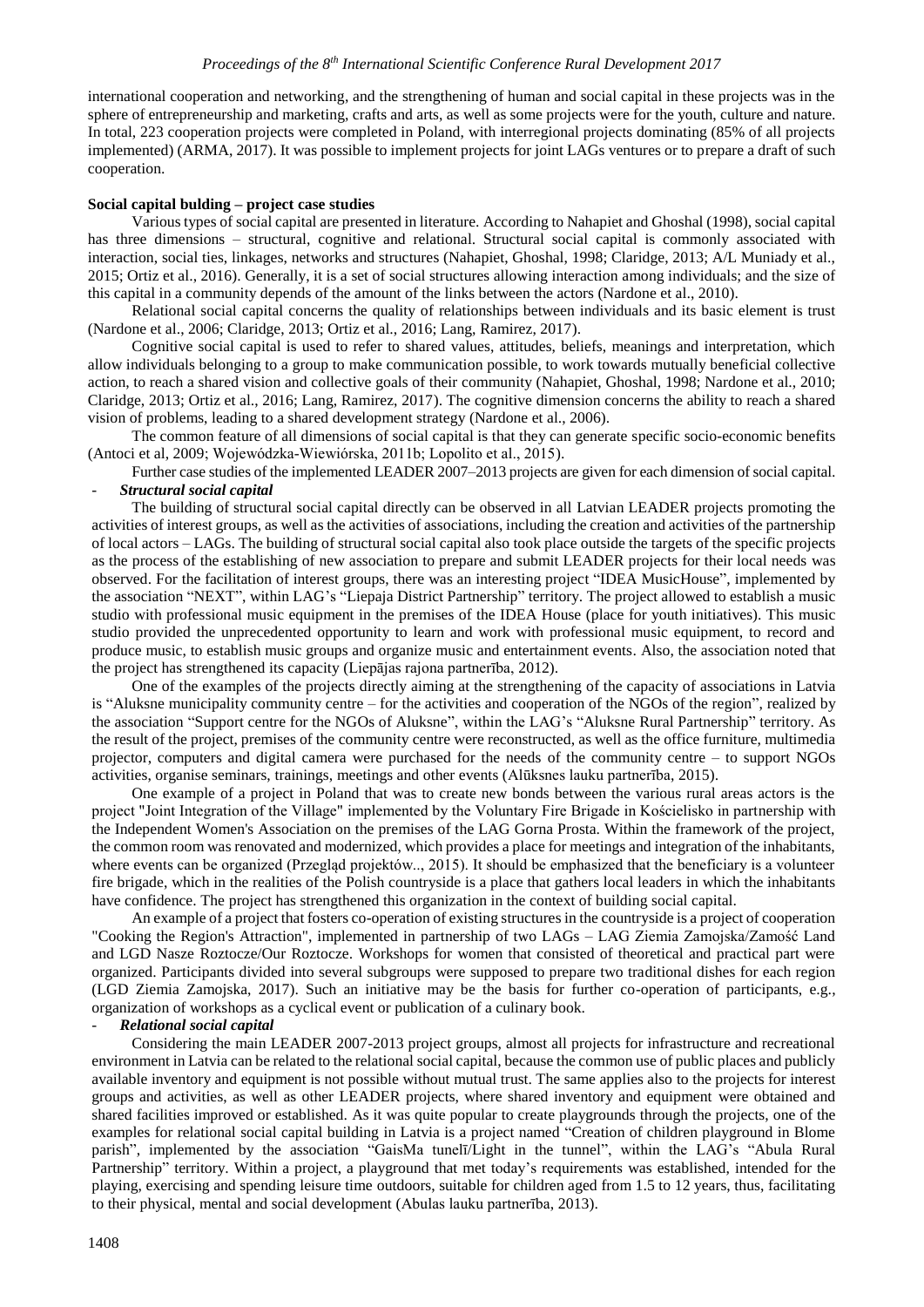Building relational structural capital was also done through an interesting project named "Innovative equipment for local residents to process garden production", carried out by the association "Kraslava district farmer's association", within LAG's "Kraslava District Partnership" territory in Latvia. As a result of the project, 6 mobile fruit and vegetable dryers, a portable cold pressing oil press and a movable juice extraction kit were obtained, allowing the members of the organization and interested parties to process own garden production for domestic consumption, thus contributing to the rational use of agricultural resources and to the promotion of healthy food (Krāslavas rajona partnerība, 2012).

An example of activities aimed at shaping relations between rural residents in Poland is the project: "Educational workshops for creative women" implemented by the Commune Culture Center in Kluszkowce in the area of activities of the LAG Gorce Pieniny Association. Within the project, workshops were carried out, teaching how to make ornaments from felt (pendants, bracelets, brooches) and how traditionally adorn the highlander headkerchief (Stowarzyszenie Gorce Pieniny, 2017). Participants were women who run agri-tourism farms or other service activities. The theme of the project is also related to the preservation of the region's cultural heritage. As a result, the project builds trust among participants who have had the opportunity to meet other entrepreneurs in the area.

An interesting project "Park Development in Jedwabne" was carried out by the Jedwabno commune on the grounds of the LGD Brama Mazurskiej Krainy/Gateway of the Mazurian Land in Poland. As part of the project, paths and alleys have been built, connecting the various parts of park. In addition, the facility is equipped with park benches, waste bins, bird feeders, information boards and lighting. There was also a place for a bonfire (Przykłady projektów…, 2014). As a result, a meeting place for inhabitants has emerged, resulting in new relationships with people outside of family and neighbours and building trust.

## - *Cognitive social capital*

From the point of view of universal community values, the building of cognitive social capital in Latvia can be observed in the LEADER projects dealing with the conservation of the cultural heritage, as well as with social support and services, the latter of which covers the support to all vulnerable groups of the society – people with low incomes, people with disabilities, lonely retired people, young and/or single mums, people in crisis, youngsters with problems, abandoned children etc. In addition to the care and help for those in need, throughout the implemented projects, there can be recognized also such community values as children and youth; middle generation and seniors; education and human development; clean and safe environment; health and recreation; economic activity and competitiveness; nature and environmental protection etc. The authors believe that the building of cognitive dimension of social capital in these projects is expressed through increased sharing of a value, which leads to an increased collectively beneficial action in pursuing and strengthening the specific value. Also, preparing of LDSs with a common vision and evaluating of the submitted projects according to the relevant development strategy, as well as deciding on the project proposals within an inner-group of an applicant represent the strengthening of cognitive social capital.

A lot of projects, where the purchase of national costumes was envisaged in Latvia, not only improved the possibilities to engage in interest groups, but also contributed to the conservation of the cultural heritage. For example, there was a project named "Purchase of the national costumes for folk group "Egle", implemented by the association "Visi kopa/All together", within LAG's "Balvi District Partnership" territory. The project was implemented in order to preserve, to popularise and to pass on the non-material cultural heritage of Latgale. Within the project, 19 archaeological national costumes were obtained, improving also the possibility to renew the repertoire, to find new partners for cooperation and organise workshops (Balvu rajona partnerība, 2012).

One of the social projects in Latvia, was a project named "We are nearby". The aim of the project was to improve the quality of life for retired people and people with disabilities in Rubene parish; and it was carried out by the association "Udenszimes/Watersigns", within LAG's "Rural Partnership Selija" territory. As the result of the project, the necessary equipment for providing social services (a chainsaw, a brush cutter, a trimmer, a lawn mower etc.) were purchased, allowing to provide services for about 40 retired people of Rubene parish (Lauku partnerība Sēlija, 2012).

The project that referred to cognitive social capital in Poland was a project realized by the LAG Razem na wyżyny/Together on upland in collaboration with 3 other LAGs. The project "Ecology – who cares about the fate of civilization?", encompassed 27 communes and aimed to raise the environmental awareness of children and adults. Within the framework of the project a theatre production "From ecology let the world be famous", which was shown in 129 kindergartens for 5 thousand children, moreover a plastic contest was organized. Adults have been included in the action "Crush the garbage". There has been purchased and distributed over 2 thousand crushers for plastic cans and bottles. The summation of the project was to organize the conference (Stowarzyszenie razem na wyżyny, 2017). The wide territorial scope of the project has enabled many people to engage in joint efforts to achieve the goal of protecting the environment.

Another interesting example of building relationships among different groups of inhabitants in Poland is the project "Entrepreneurship youth cultivates traditions" implemented by Ziębickie Association JANINE and LAG Qwsi/"To the village". Within the project, 5 thematic workshops were organized for young people, who referred to traditional Polish professions. Workshops were conducted by people over the age of 50, (Qwsi, 2017) which contributed to intergenerational and cultural exchanges.

# **CONCLUSIONS**

1. The projects implemented under the LEADER 2007–2013 approach in Latvia and Poland affect rural communities regarding social capital on different levels at the same time: build trust, create bonds around common values and raise citizens' involvement in joint initiatives. There are examples of projects that contribute to the building of structural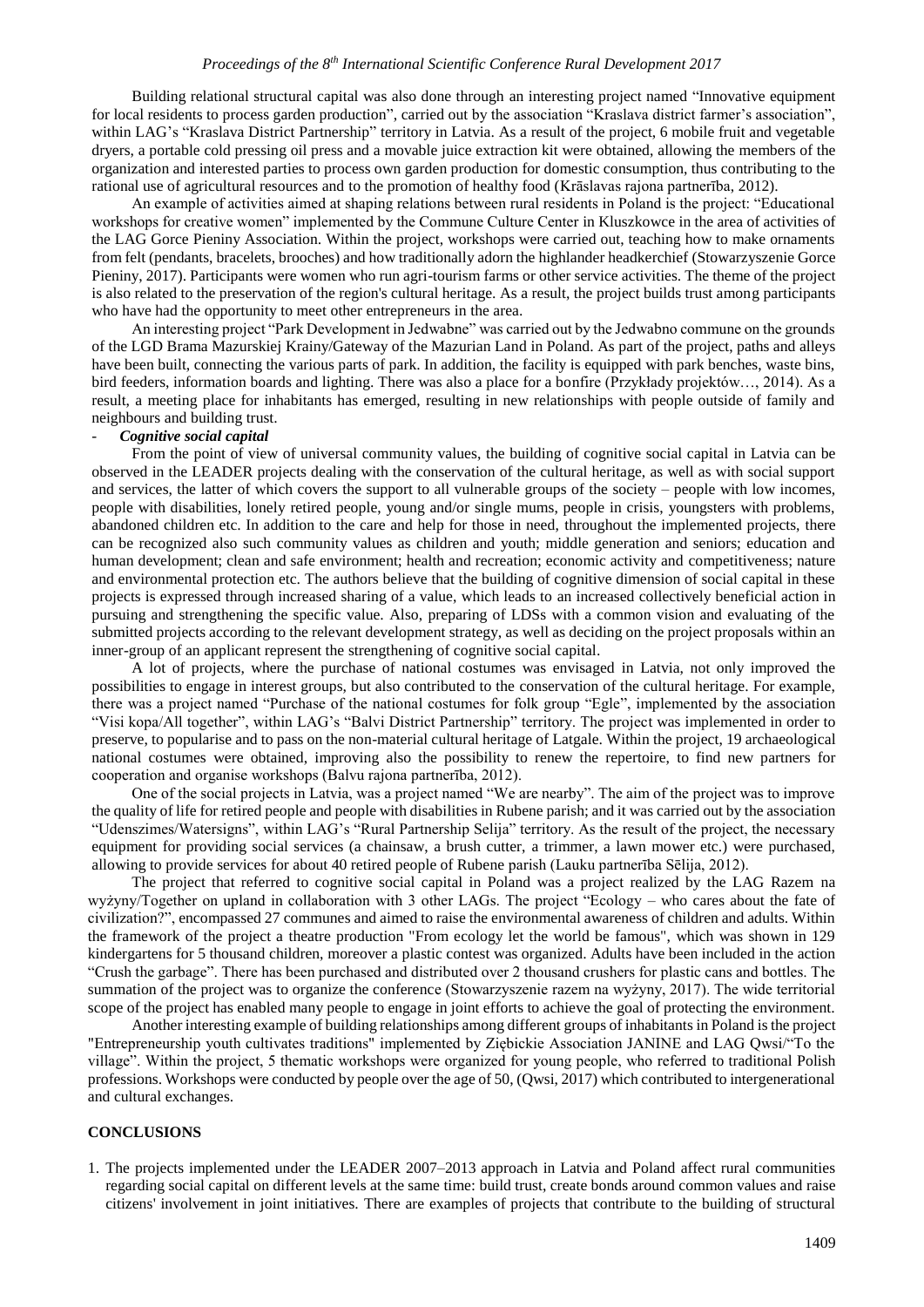social capital, relational social capital and cognitive social capital in Latvia and Poland. Projects analysed and their implementation show that the impact of the initiatives taken to increase the level of social capital depend on the characteristics of the inhabitants and the specific nature of the area in which they are carried out.

- 2. Overall, the thematic analysis of the implemented LEADER 2007–2013 projects in Latvia and Poland reveals that in relation to the social capital they have improved the possibilities for residents' gathering and socialization, for participation in interest groups and associations. The evaluation of the level of the impact, as well as the efficiency of the projects, their innovativeness and sustainability are beyond of the scope of this study.
- 3. Significant factor for building social capital in the rural areas is the design of the LEADER approach and its rules, as representatives of various sectors are involved. Never before in rural areas of Latvia and Poland there has been such a form of cooperation and consideration of problems from different points of view, applying the bottom-up approach. Studies show that this approach works well in practice and brings the intended effects by involving different individuals and entities in rural development.

## **ACKNOWLEDGMENTS**

The paper was partly supported by the Latvian National Research Program 5.2.1. SUSTINNO.

### **REFERENCES**

- 1. Abulas lauku partnerība. 2013. Bērnu totaļu laukuma izveide Blomes pagastā. Available at: <http://www.abulas.lv/lv/projekti/db2014/13-leader-projekti/blomes-pagasts/104-rotallaukums> (Acceessed 25/07/2017). [In Latvian]
- 2. Agency for Restructuring and Modernisation of Agriculture data (ARMA). 2017. Ministry of Agriculture and Rural Development in Poland.
- 3. Alūksnes lauku partnerība. 2015. *LEADER Eiropas Savienības finansētie projekti vietējai attīstībai*. Alūksnes lauku partnerība. [In Latvian]
- 4. Antoci, A., Sabatini, F., Sodini, M. 2009. Fragility of Social Capital. University of Siena.
- 5. AREI. 2016. Lauku attīstības programmas 2007-2013 Ex-post novērtējums (Ex-post evaluation of RDP 2007–2013). Research report, AREI. [In Latvian]
- 6. Balvu rajona partnerība. 2012. Iegādāti tautu tērpi folkloras kopai "Egle". Available at: [http://www.balvi.partneribas.lv/index.php/2014-09-23-05-37-42/istenotie-projekti/vi-riciba/49-iegadati-tautu-terpi-folkloras](http://www.balvi.partneribas.lv/index.php/2014-09-23-05-37-42/istenotie-projekti/vi-riciba/49-iegadati-tautu-terpi-folkloras-kopai-egle)[kopai-egle](http://www.balvi.partneribas.lv/index.php/2014-09-23-05-37-42/istenotie-projekti/vi-riciba/49-iegadati-tautu-terpi-folkloras-kopai-egle) (Accessed 25/07/2017). [In Latvian]
- 7. Claridge, T. 2013. Explanation of types of social capital. Available at: [http://www.socialcapitalresearch.com/explanation-types](http://www.socialcapitalresearch.com/explanation-types-social-capital/)[social-capital/](http://www.socialcapitalresearch.com/explanation-types-social-capital/) (Accessed 17/07/2017).
- 8. European Commission (EC). 2006. The Leader approach: a basic guide. Available at: [http://enrd.ec.europa.eu/enrd](http://enrd.ec.europa.eu/enrd-static/fms/pdf/2B953E0A-9045-2198-8B09-ED2F3D2CCED3.pdf)[static/fms/pdf/2B953E0A-9045-2198-8B09-ED2F3D2CCED3.pdf](http://enrd.ec.europa.eu/enrd-static/fms/pdf/2B953E0A-9045-2198-8B09-ED2F3D2CCED3.pdf) (Accessed 28/07/2017).
- 9. European Commission (EC). 2011. The European Agricultural Fund for Rural Development: Examples of Leader projects. Available at:<http://enrd.ec.europa.eu/enrd-static/fms/pdf/C2098A13-A094-502B-81FA-4C9E46AB658D.pdf> (Accessed 28/07/2017).
- 10.Fałkowski, J. 2013. Political accountability and governance in rural areas: Some evidence from the Pilot Programme LEADER+ in Poland. *Journal of Rural Studies*, Vol. 32, pp.70–79. <https://doi.org/10.1016/j.jrurstud.2013.04.008>
- 11.Fukuyama, F. 1997. *Trust*. Social capital and the way to prosperity, PWN, Warsaw-Wroclaw.
- 12.Fukuyama, F. 2003. Social capital, [in:] Harrisom L.E., Huntington S.P. (ed.), Culture is important, Zysk i S-ka, Poznań.
- 13.Kłodziński, M. 2003. Kapitał społeczny jako podstawowy czynnik różnicujący stopień rozwoju gospodarczo-społecznego gmin wiejskich (Social Capital as the Main Factor Differentiating the Degree of Economic and Social Development of Rural Communities). In M. Adamowicz (Eds.), The Local Development Strategies. *Institutional Aspects*, Vol. I (pp. 161–169). Warszawa. Wydawnictwo SGGW. [In Polish]
- 14.Krāslavas rajona partnerība. 2012. Īstenotie LEADER projekti Krāslavas rajona partnerības teritorijā 2009-2011.gadā, Krāslavas rajona partnerība. [In Latvian]
- 15.Krieviņa, A., Leimane, I. 2014. Lauku attīstības programma 2007-2013. LEADER pasākumu un 3.2.1. pasākuma rezultāti (iespēju robežās ietverot arī 2004-2006.g. periodu) un to ietekme uz uzņēmējdarbības attīstību lauku teritorijās (Results and impact of RDP 2007-2014 LEADER measureas and measure 3.2.1. on the development of entrepreneurship in rural area). Research report, LVAEI. [In Latvian]
- 16.Lang, T., Ramírez, R. 2017. Building new social capital with scenario planning. *Technological Forecasting & Social Change*, Vol. 124, pp. 51–6[5 https://doi.org/10.1016/j.techfore.2017.06.011](https://doi.org/10.1016/j.techfore.2017.06.011)
- 17.Latvijas lauku attīstības programma 2007–2013 gadam (LAP). 2015. Available at: https://www.zm.gov.lv/public/files/CMS\_Static\_Page\_Doc/00/00/69/57/LAP\_2007-213\_versija\_15\_clean.pdf (Accessed 18/07/2017).
- 18.Lauku atbalsta dienests (LAD). 2015. Informācija par apmaksātajiem ELFLA (2007–2013 plānošanas periods) projektiem. Available at[: http://www.lad.gov.lv/files/elfla\\_2007\\_2013\\_31\\_12\\_2015.pdf](http://www.lad.gov.lv/files/elfla_2007_2013_31_12_2015.pdf) (Accessed 19/07/2017).
- 19.Lauku partnerība Sēlija. 2012. "Lauku partnerība Sēlija" rok! Īstenotie LEADER programmas projekti 2009–2011., Lauku partnerība Sēlija. [In Latvian]
- 20.Ledzion, B., Grabowska, I., Kupiec, T., Płoszaj, A., Widła-Domaradzki, Ł., Wojewódzka-Wiewiórska, A., Rauzer A., Wójtowicz, D. 2016. Ocena wpływu PROW 2007-2013 na jakość życia na obszarach wiejskich z uwzględnieniem podejścia LEADER (Evaluation of the RDP 2007–2013 impact on quality of life in rural areas taking into account the LEADER approach), Evaluation report, Warsaw: EGO. [In Polish]